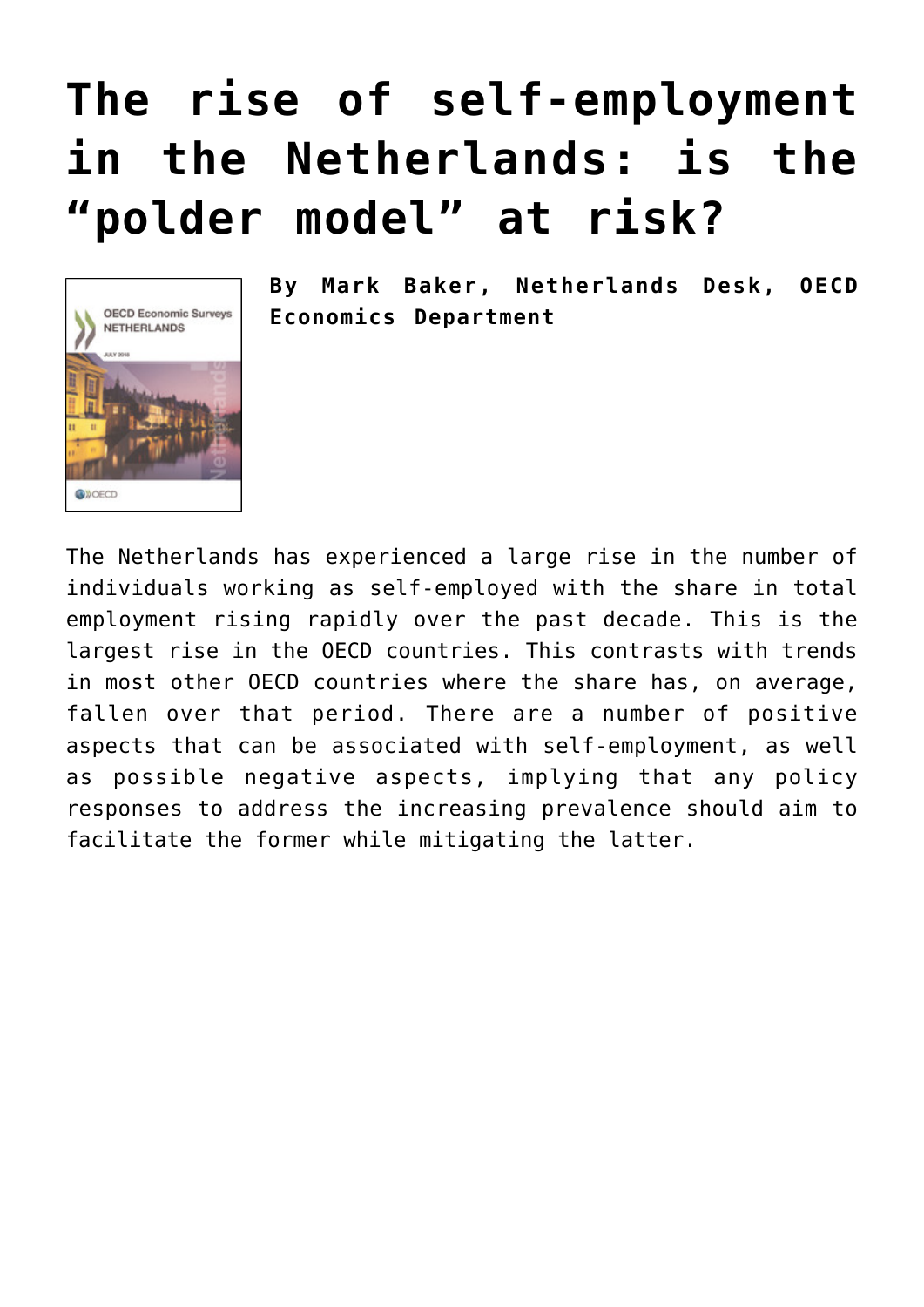Figure 1. Self-employment has risen considerably since 2005



On the positive side, higher rates of self-employment could be associated with increased entrepreneurial activity, innovation and more labour market flexibility. Flexibility is particularly important in the Dutch context, where the level of protection on permanent contracts is high. Younger workers and recent migrants, who have limited attachment to the labour market, can use self-employment as an avenue to gain valuable working experience and to potentially transition towards a more permanent position. Self-employment can also be a useful avenue for older workers who want to remain marginally attached to the workforce, and potentially view their existing pension savings as adequate for their retirement. Indeed, older workers have seen the largest rise in terms of selfemployment when compared to other age groups.

Change in the self-employment share in total employment between 2005 and 2016 (% pts)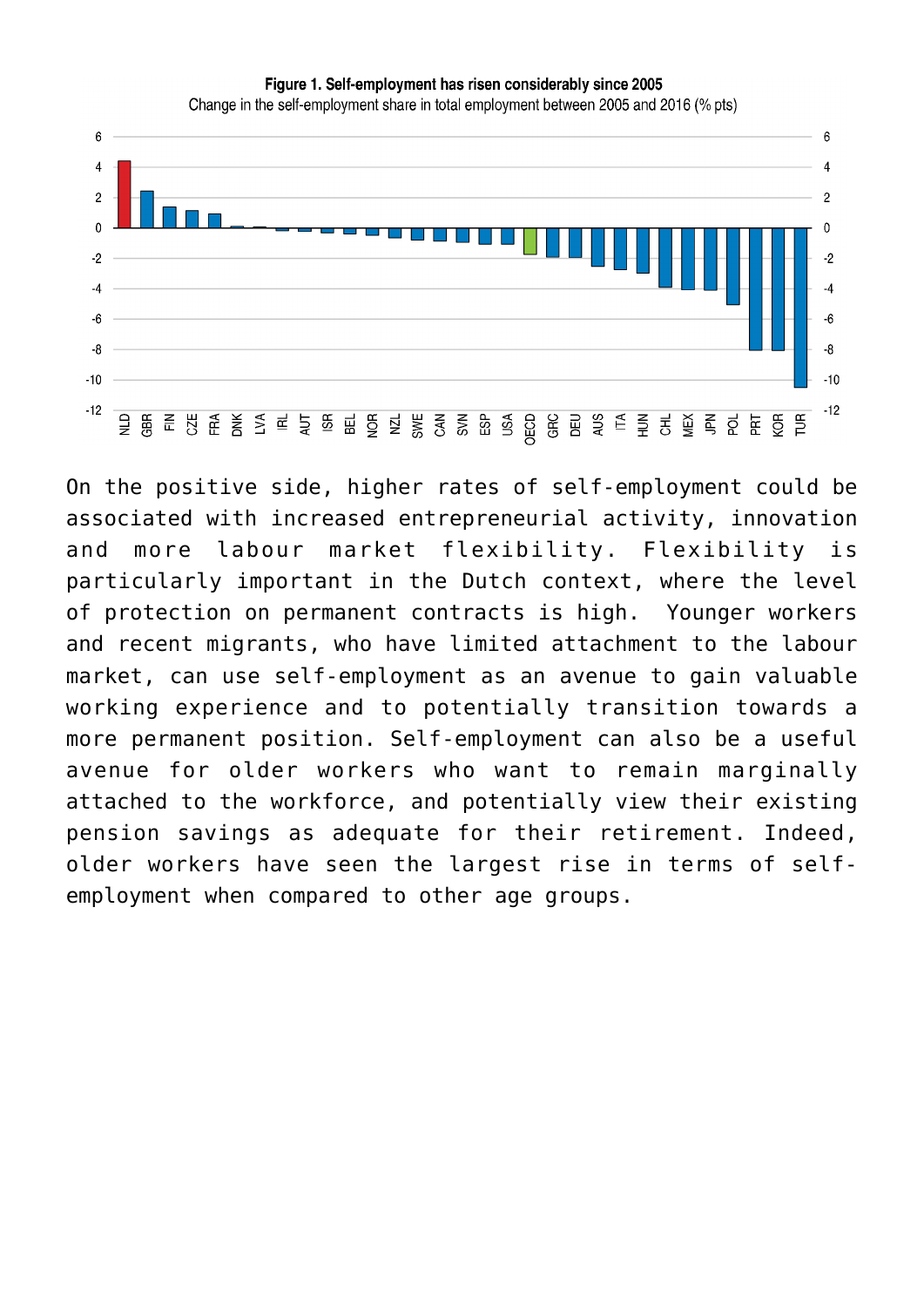

## Figure 2: Older workers account for much of the rise in self-employment Self-employment share in total employment

Source: CBS (2018), "Arbeidsdeelname; kerncijfers", Statline Database, Statistics Netherlands, June.

On the negative side, rising self-employment can also be associated with reduced job quality and job security, and can potentially be used as a method for individuals and employers to avoid tax and social security obligations, and promoting an unfair treatment across different work types. With regards to social security, the self-employed individuals have no obligation to contribute to sickness and disability insurance while employees do. Not only does this significantly reduce the tax wedge for self-employed work, but it exposes the selfemployed to increased loss of income risks associated with injury or sickness. Employers are incentivised to hire selfemployed contractors and potentially to re-label existing staff as self-employed contractors to lower labour costs, through lower social security contributions, and to avoid the strict protection of employment contracts. Furthermore, selfemployment can be used by employers/clients to prevent paying statutory minimum wage rates.

In addition, very large tax deductions exist which further widens the difference in tax treatment between the selfemployed and other workers. One of the largest deductions available is meant to incentivise increased entrepreneurial activity. However, the vast majority of the rise in self